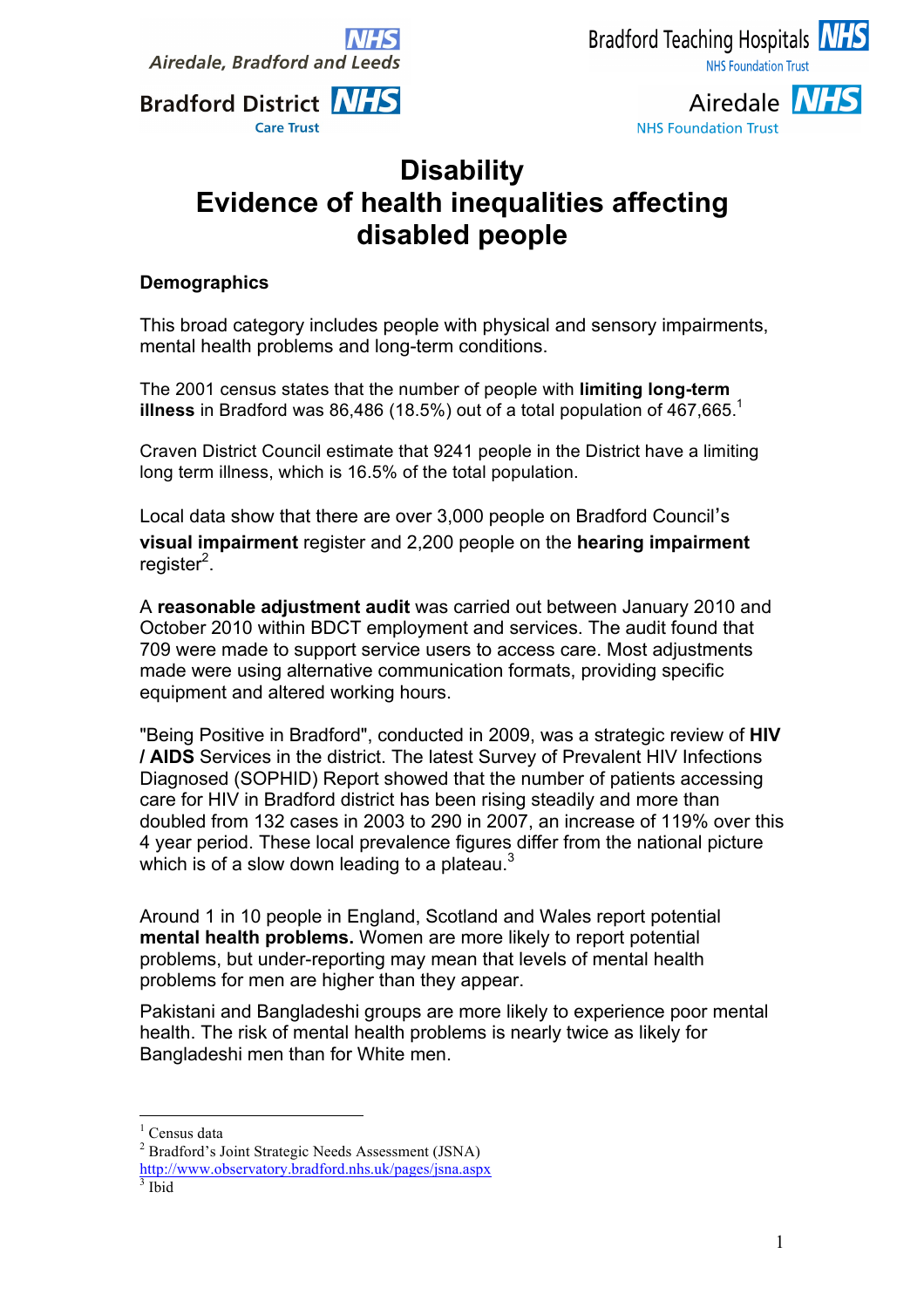Some evidence suggests that lesbian, gay and bisexual (LGB) and transgender people, Gypsies and Travellers and asylum seekers, who are more likely to experience discrimination and prejudice all more likely to experience poor mental health.<sup>4</sup>

Men from African and Caribbean backgrounds are over-represented in mental health services. They are more likely to come to the attention of services via police and criminal justice system, and are more likely to receive harsher end services, such as seclusion, control and restraint.<sup>5</sup>

### **National data**

#### **Levels of satisfaction**

In 2008, the Government's Office for Disability Issues published "Experiences and Expectations of Disabled People". 1,860 disabled people were interviewed about all aspects of their lives:

59% described their life as a whole as good but disabled people were less happy with their lives than other people. Levels of dissatisfaction were highest amongst younger disabled people, disabled people living alone, people with mental health problems, disabled people from BME communities, disabled people in urban areas and disabled people on lower incomes.

92% of disabled people had used a health service in the past three months, which is significantly higher than the general population.

Disabled people were satisfied with the staff in the health services used: 90% in terms of friendliness, helpfulness and understanding, 94% said they were treated with dignity and respect and 88% in terns of staff knowledge.

48% said there were barriers to using health services, in terms of transport difficulties, distance and needing someone to accompany them $6$ .

Around a quarter of Deaf or hearing impaired people miss health appointments and 19% miss more than 5 because of poor communication<sup>7</sup>.

#### **Learning Disabilities and Mental Health**

In 2006, the Disability Rights Commission published "Equal Treatment: Closing the Gap", a formal investigation into physical health inequalities experienced by people with learning disabilities and /or mental health problems.

This showed that people with learning disabilities and people with mental health problems are much more likely to have significant health risks and

 $4$  Equality & Human Rights Commission, "How Fair is Britain?" (2010) http://www.equalityhumanrights.com/key-projects/triennial-review/online-summary/health/

<sup>5</sup> 'F.Keating, (2007) A Race Equality Foundation Briefing Paper' DCLG

<sup>6</sup> Office for Disability Issues, Experiences and Expectations of Disabled People – Executive Summary  $(2008)$ .<br><sup>7</sup> RNID data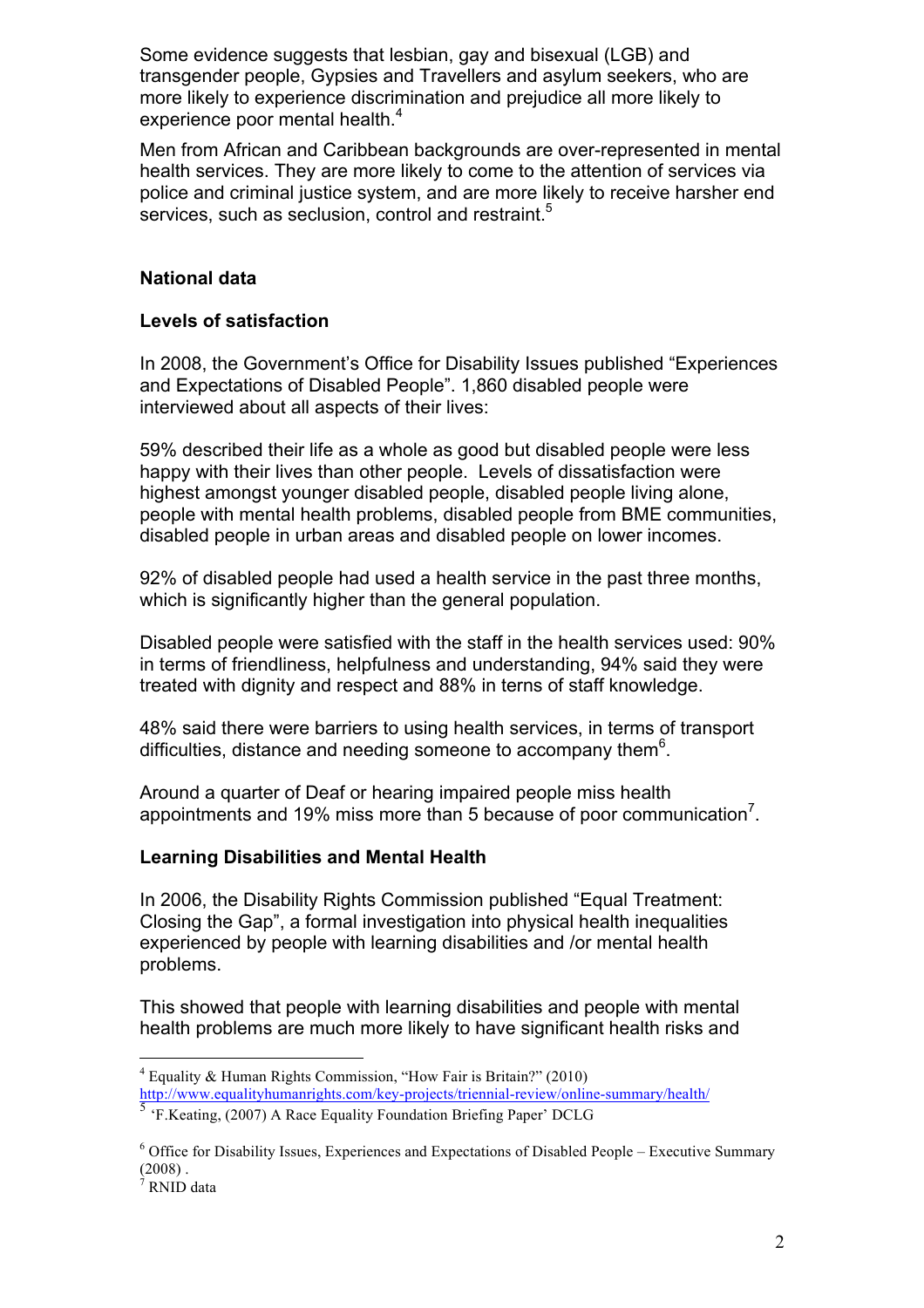major health problems than other people. For people with learning disabilities, these particularly include obesity and respiratory disease and for people with mental health problems, obesity, smoking, heart disease, high blood pressure, respiratory disease, diabetes and stroke.<sup>8</sup>

"Six Lives" was published in March 2009 following the investigation into the deaths in hospital of six people with learning disabilities and described "Significant and distressing failures in service across health and social care"<sup>9</sup>

Just 3% of women aged 18 and over with learning disabilities/difficulties living within a family, and 17% of those in formal care have had [cervical] screening, compared to 85% for women aged 20-64 nationally.<sup>10</sup>

# **Local data**

Local disabled people's organisations and representatives on the Strategic Disability Partnership Board have identified four key issues for health services:

- Making information more accessible
- Making premises and services more accessible
- Employing more disabled people
- Disability confidence training for front-line staff
- Flagging disabled patient's records with their access requirements

# **Staff:**

.

There are many gaps in our staffing information in terms of disability<sup>11</sup>:

| Organisation                                                  | <b>Yes</b> | <b>No</b> | Undefined / Don't Know /<br>Prefer not to say |
|---------------------------------------------------------------|------------|-----------|-----------------------------------------------|
| Airedale NHS Foundation<br>Trust                              | 0.4%       | 0%        | 99.6%                                         |
| <b>Bradford District Care Trust</b>                           | 2.6%       | 41.5%     | 55.9%                                         |
| <b>Bradford Teaching Hospitals</b><br><b>Foundation Trust</b> | 1.4%       | 20.6%     | 78.07%                                        |
| NHS Bradford and Airedale                                     | 5%         | 82%       | 13%                                           |

**Staff surveys** show that disabled staff may be less satisfied at work than nondisabled staff: for example in NHS Bradford and Airedale's 2010 staff survey,

http://www.ombudsman.org.uk/improving-public-service/reports-and-consultations/reports/health/six-<br>lives-the-provision-of-public-services-to-people-with-learning-disabilities

 $\frac{8}{9}$  Disability Rights Commission, Equal Treatment: Closing the Gap (2006)  $\frac{9}{9}$  Six Lives: the provision of public services to people with learning disabilities

If the NHS – *health for all? People with learning disabilities and health care*, Mencap, 1998<br><sup>11</sup> Electronic Staff Record (ESR) data